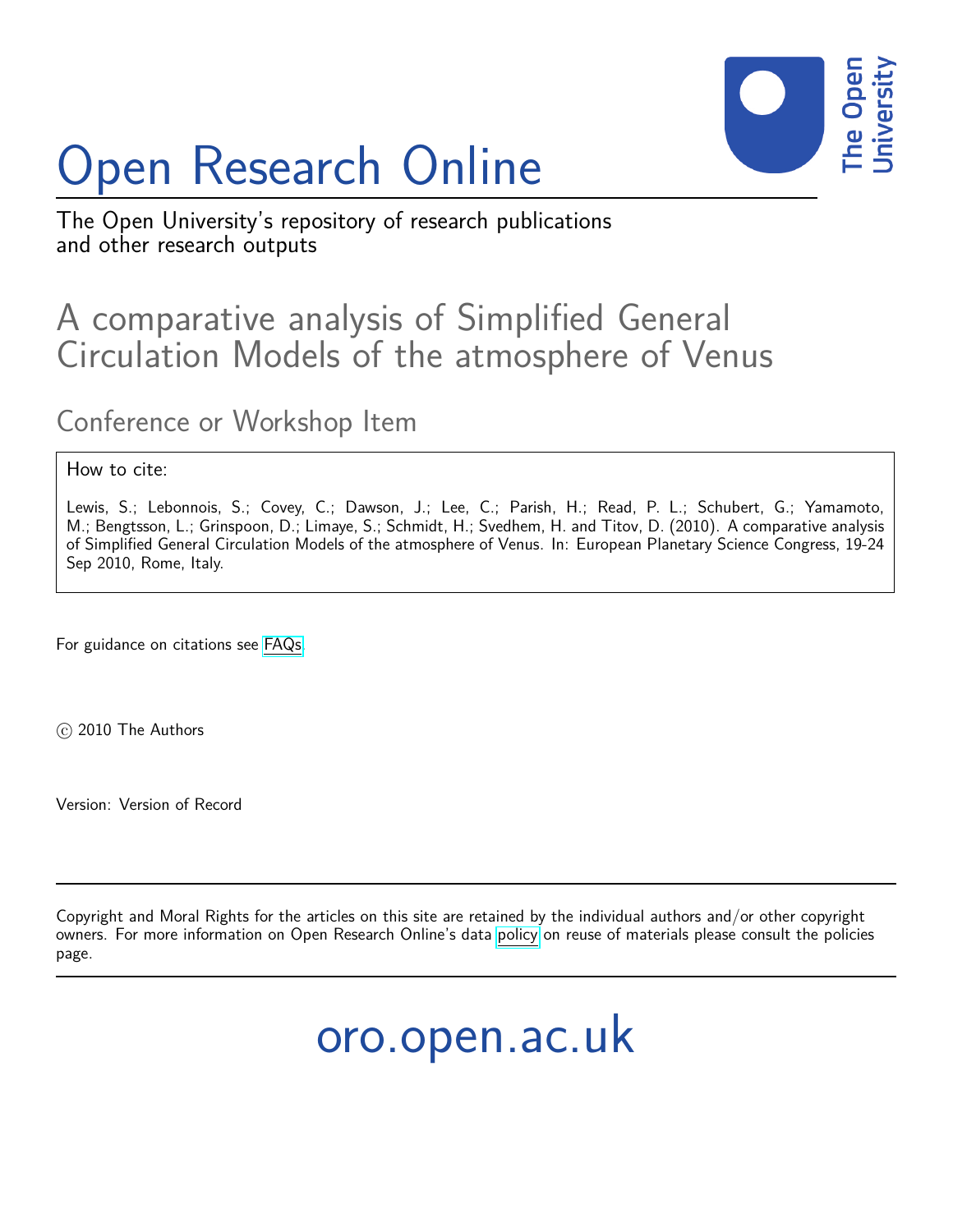EPSC Abstracts Vol. 5, EPSC2010-301, 2010 European Planetary Science Congress 2010  $\circ$  Author(s) 2010



#### **A comparative analysis of Simplified General Circulation Models of the atmosphere of Venus**

**S. R. Lewis** (1), S. Lebonnois (2), C. Covey (3), J. Dawson (1), C. Lee (4), H. Parish (5), P. L. Read (6), G. Schubert (5), M. Yamamoto (7), L. Bengtsson (8), D. Grinspoon (9), S. Limaye (10), H. Schmidt (8), H. Svedhem (11) and D. Titov (12). (1) Open University, Great-Britain (s.r.lewis@open.ac.uk / Fax:+44(0)1908 654192), (2) CNRS/University Paris 6, France, (3) LLNL, USA, (4) Ashima Research, USA, (5) UCLA, USA, (6) Oxford University, Great-Britain, (7) Kyushu University, Japan, (8) Max-Planck-Institute for Meteorology at Hamburg, Germany, (9) Denver Museum of Nature and Science, USA, (10) University of Wisconsin-Madison, USA, (11) ESA/ESTEC, the Netherlands, (12) Max-Planck-Institute at Katlenburg-Lindau, Germany.

#### **Abstract**

Within the context of a working group supported by ISSI (Bern, Switzerland), we have made an intercomparison work between Global Circulation Models using simplified parameterizations for radiative forcing and other physical processes. Even with similar schemes and parameters, the different GCMs produce different circulations, illustrating interesting differences between dynamical model cores.

#### **1. Introduction**

With the successful Venus Express mission, and future missions planned for Venus exploration in the near future, study of the atmosphere of Venus has been a rapidly expanding field in the last few years. The development of Global Circulation Models (GCMs) has focused on helping researchers to understand the details of the super-rotation mechanism, the large-scale planetary waves and the polar vortices which are seen in this complex atmospheric system.

Several groups that have been developing such tools have joined together within the framework of a working group supported by the International Space Science Institute (ISSI, Bern, Switzerland), and have started to compare how the different models behave under the same forcing conditions. The goal of this intercomparison project is to test how robust the response of the different numerical models is to identical constraints.

A similar project has been conducted recently at CalTech (Lee and Richardson, 2010, hereafter LR10) using three different dynamical cores within a common model frame, and we wanted to build upon this first study. We developed a common protocol and conducted many simulations of Venus atmospheric circulation with three additional GCMs: the CCSR model developed in Japan(Yamamoto and Takahashi, 2003), the LMD model developed in France(Lebonnois et al., 2010) and the Open University model (OU) developed in Great Britain. A new model developed in UCLA contributed simulations under very similar conditions, and is therefore added to the project. We add to these new simulations the results of the LR10 study, as well as the results obtained in Oxford by Lee (2006); Lee et al. (2007). These models are using a range of different types of dynamical cores (spectral, finite differences or finite volumes). The baseline common parameters include resolution, initial conditions, planetary and atmospheric parameters as well as several physical parameterizations: thermal forcing, upper and lower boundary conditions. In this work, thermal forcing is reduced to a simple newtonian cooling parameterization with diurnally averaged conditions and no orbital variation of solar forcing.

#### **2. Results**

Comparison between the models shows how the different models spin up from rest, yielding different final states. Though all models do reach states with significantly positive superrotation, the amplitude and shape of the zonal wind fields is highly variable between different GCMs and with changes in model parameters. We have been varying the physical parameters to study the mode sensitivity. The upper boundary conditions do not seem to have a very strong impact on the zonal wind field over most of the model domain, with an effect localized in the upper atmosphere, a finding which is consistent between all models. In contrast, the choice of lower boundary condtions (the planetary boundary layer scheme and presence, or absence, of surface topography) at the planet's surface has a significant influence on the deep atmospheric winds. The